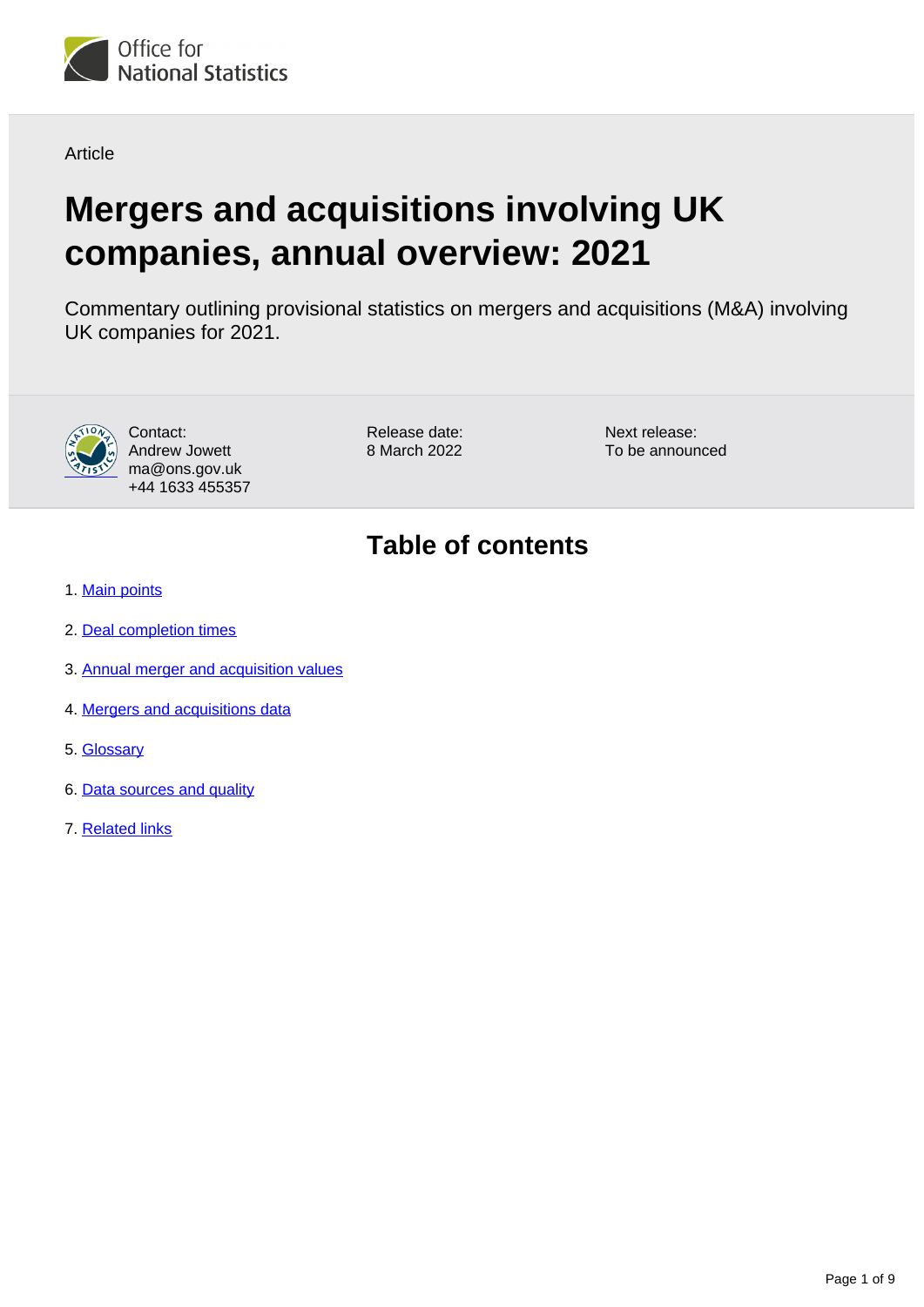## <span id="page-1-0"></span>**1 . Main points**

- The average merger and acquisition (M&A) deal value in 2021 for the ten highest value deals in our research (£3.3 billion) was higher than the ten highest included for 2020 (£0.6 billion); this suggests that while the coronavirus (COVID-19) pandemic did not necessarily delay M&A deals in 2020, those that did complete tended to be of lower value.
- There were mixed results comparing the deal completion time for deals completed in 2021 compared with 2020; some deals took longer to complete in 2021, others took less time.
- The value of outward M&A (UK companies acquiring foreign companies) increased by £51.9 billion to £71.1 billion in 2021 compared with £19.2 billion in 2020; AstraZeneca's acquisition of Alexion Pharmaceuticals of the US accounted for more than half (57.4%) of the increase.
- Excluding the AstraZeneca deal from the outward total indicates that the underlying trend in outward M&A values was broadly stable in 2021 compared with 2020.
- The distribution of all M&A deals (inward, outward and domestic) by order of descending deal values in 2021 was closest to that in 2018; both had notably higher proportions among the top 25 deals compared with 2020, further suggesting that the coronavirus pandemic did affect M&A deal values.
- The value of inward M&A disposals (de-mergers of UK companies from their foreign parent) increased considerably in 2021 compared with 2020; this partly reflects a few disposals each above £2.0 billion and includes Walmart's disposal of Asda Group PLC.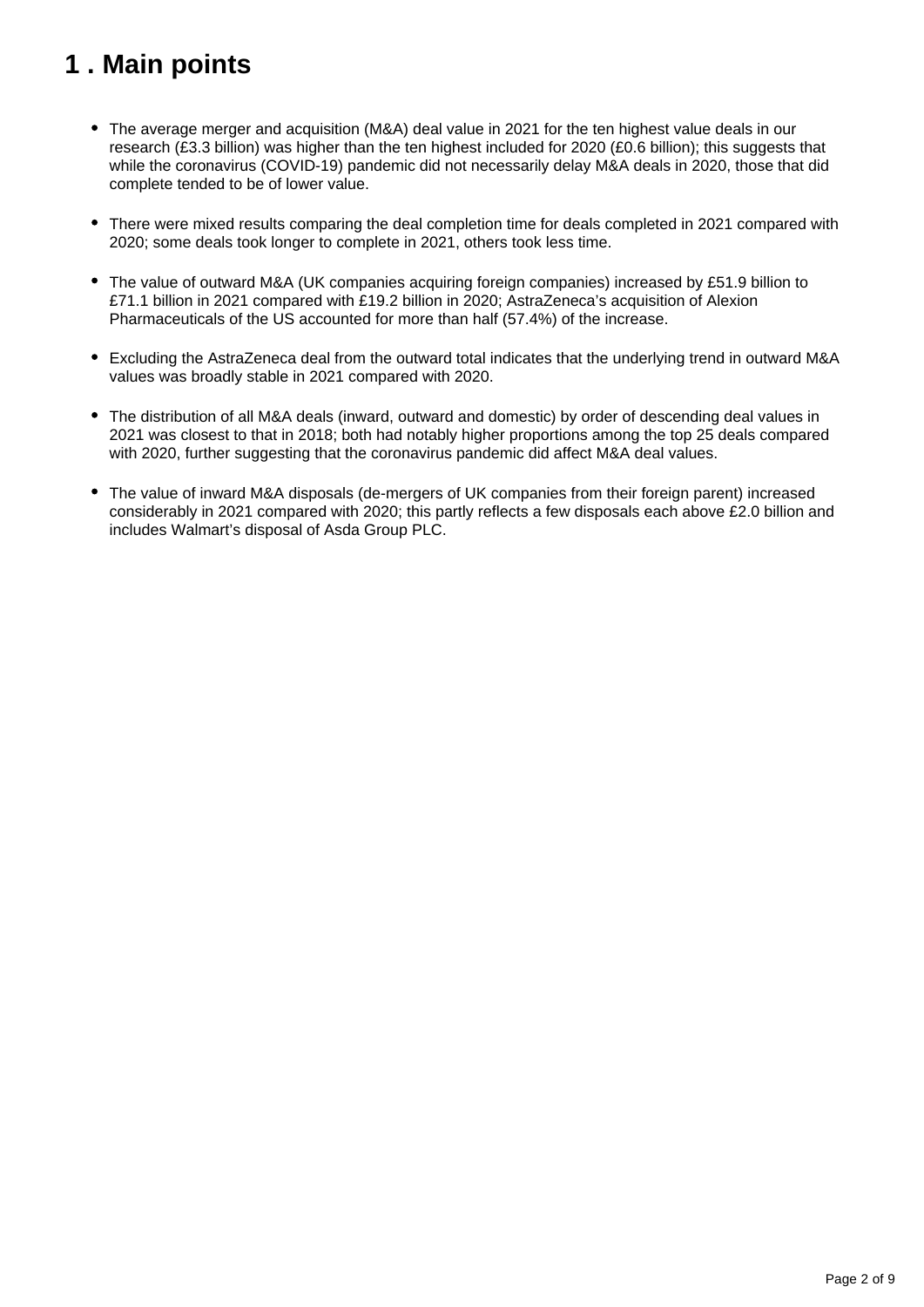## <span id="page-2-0"></span>**2 . Deal completion times**

Our [Mergers and acquisitions involving UK companies, annual overview: 2020](https://www.ons.gov.uk/businessindustryandtrade/changestobusiness/mergersandacquisitions/articles/ukmergersandacquisitionsactivityincontext/2020) article compared the time it took between announcement and completion for mergers and acquisition (M&A) deals finished in 2020 with those concluding in previous years. For inward M&A (foreign companies acquiring UK companies) we found that most of those deals took longer to complete in 2020 compared with 2018. However, there were fewer deals that took longer compared with 2019.

Extending this analysis to include 2021 shows that deal time comparisons were mixed compared with 2020. Figure 1 shows the time it took to complete the 10 highest value M&A deals, for which announcement dates were available each year between 2018 and 2021. The main difference comes from the longest of the 10 highest value deals taking less time to complete in 2021 (204 days) compared with 2020 (348 days), 2019 (272 days) and 2018 (218 days).

#### **Figure 1: 4 of the 10 high-value inward M&A deals that were completed in 2021 took longer than those that were completed in 2020**

**Time taken for 10 high-value inward M&A deals that completed in 2018, 2019, 2020 and 2021 in order of descending deal length, UK**

### Figure 1: 4 of the 10 high-value inward M& A deals that were completed in 2021 took longer than those that were completed in 2020

Time taken for 10 high-value inward M&A deals that completed in 2018, 2019, 2020 and 2021 in order of descending deal length, UK



#### **Source: Office for National Statistics, Bureau van Dijk's Zephyr database**

#### **Notes:**

- 1. A deal time of zero days indicates that the deal was announced and completed on the same day.
- 2. The date of a deal announcement was not available for all mergers and acquisitions. These results use the 10 highest value deals in each year, for which a confirmed announcement was included.
- 3. The completion date from the M&A Survey has been used for deals above £100 million; Zephyr completion dates have been used where no survey result was available.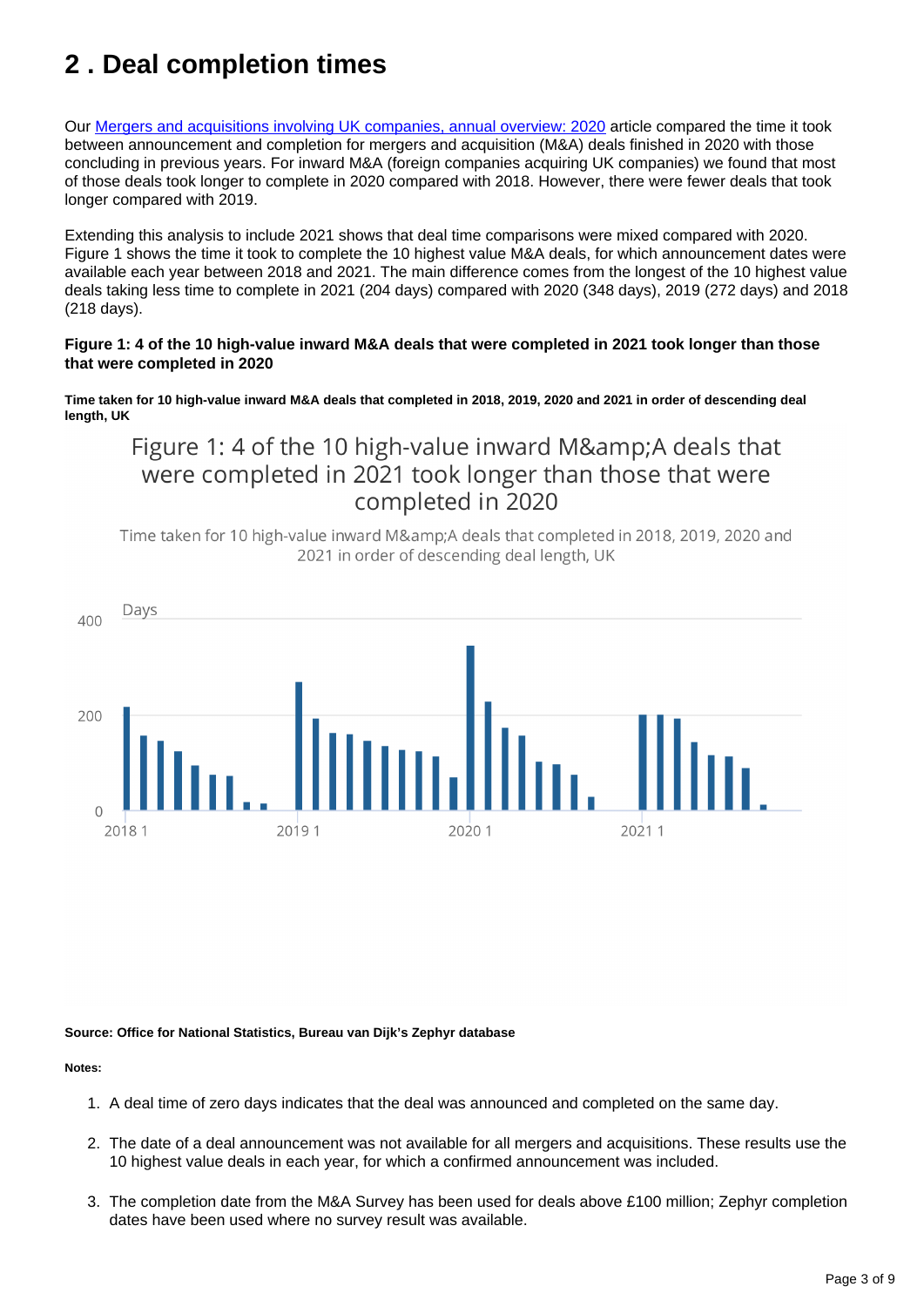The other difference between 2021 and 2020 is that the third, fifth, sixth and seventh longest deals took longer to complete in 2021 than in 2020. Of the three other years presented in Figure 1, the middle deal times in 2021 were perhaps most similar to those in 2019. Reviewing the microdata behind those deals in 2021 shows that five of them were announced in 2020; the rest were announced and completed in 2021.

In contrast, for outward M&A (UK companies acquiring foreign companies) there were longer deal times in 2020 compared with 2021. For domestic M&A (UK companies acquiring other UK companies), the deal time differences were less noticeable in each year between 2018 and 2021.

One factor that could affect deal times is the value of the deals. This could show how complex it is to complete a deal, as well as a higher degree of shareholder negotiations and regulatory oversight required. Table 1 presents the average values of the 10 high-value deals, for which an announcement date was available.

Table 1: Average values for the 10 highest value M&A deals that were completed in each year, for which announcement information was available £ billions, UK

|                                 | 2018 2019 2020 2021 |  |
|---------------------------------|---------------------|--|
| <b>Inward</b> 5.4 3.6 0.6 3.3   |                     |  |
| <b>Outward</b> 1.6 1.5 0.9 3.7  |                     |  |
| <b>Domestic 1.7 0.3 0.6 1.7</b> |                     |  |

Source: Office for National Statistics, Bureau van Dijk's Zephyr database

**Notes** 

- 1. The date of a deal announcement was not available for all mergers and acquisitions. These results use the 10 highest value deals in each year for which a confirmed announcement was included.
- 2. The M&A Survey was used for deal values above £100 million; Zephyr values or estimated results were used otherwise.

For all three types of M&A activity, the average deal value of the 10 highest value deals with available announcement dates was lower in 2020 than in 2021 and 2018. The average deal value for inward M&A in this analysis was much lower in 2020 (£0.6 billion per deal) than it was in 2021 (£3.3 billion per deal), making 2021 closer to the 2019 average (£3.6 billion).

This could partly explain why the time distribution for the 2021 inward deals was closer to that in 2019 than 2020 from the similar average deal values. Furthermore, while the coronavirus (COVID-19) pandemic may not have delayed inward M&A activity in 2020 and 2021, it suggests that those completed in 2020 were of relatively lower value compared with 2019 and 2021.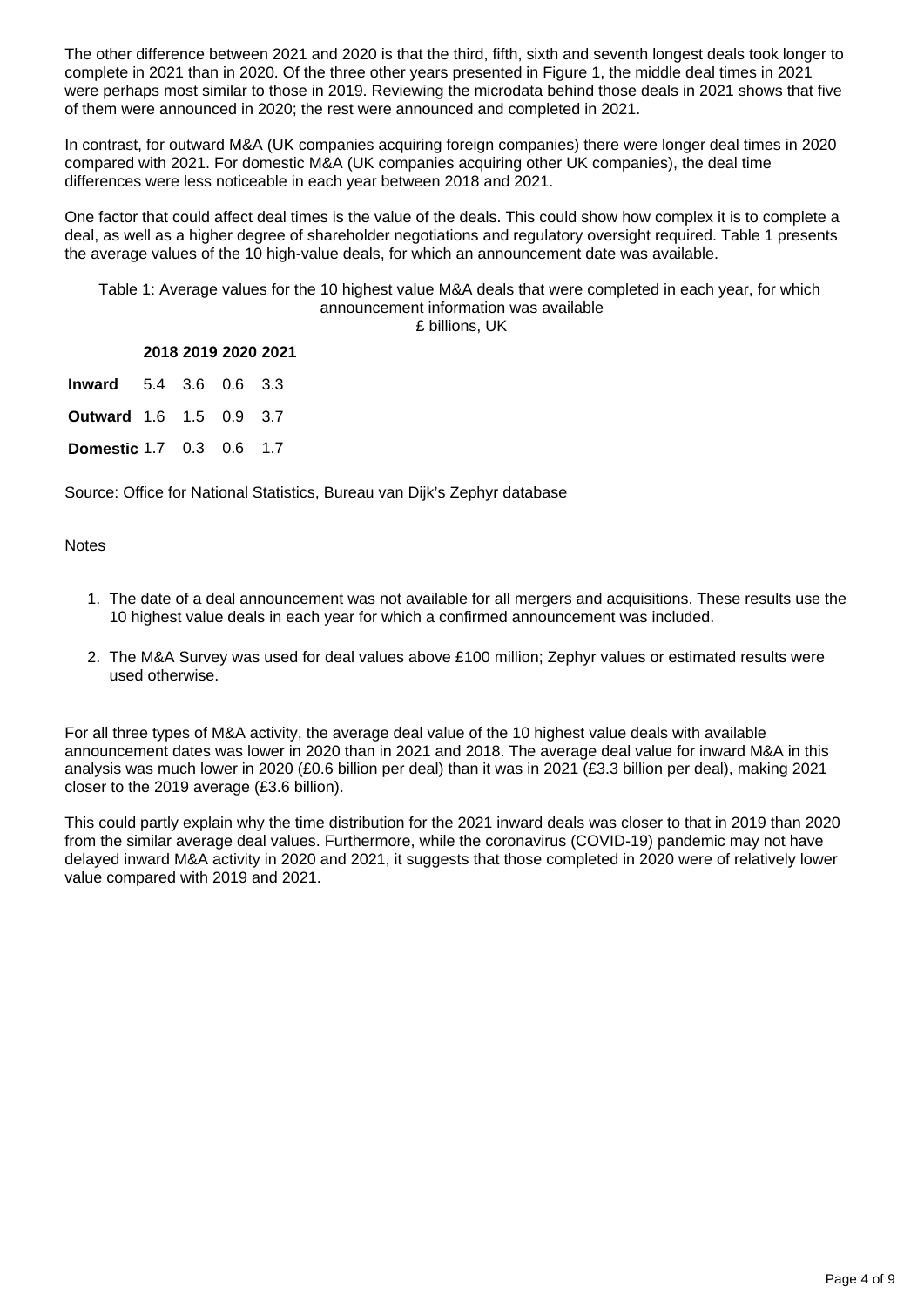## <span id="page-4-0"></span>**3 . Annual merger and acquisition values**

The annual values of mergers and acquisitions (M&A) increased for all three types of deals (inward, outward and domestic) in 2021 compared with 2020. The biggest increase was from UK companies acquiring foreign companies (outward), which went from £19.2 billion to £71.1 billion (£51.9 billion higher). It includes AstraZeneca' s acquisition of Alexion Pharmaceuticals of the US for £29.8 billion, which accounted for 57.4% of the increase in the outward value. This was the fifth-highest outward UK total M&A annual value since records began in 1986.

Figure 2 separates the very high value deals above £10.0 billion from the other deals. This shows that the total value of all deals below £10.0 million (£16.2 billion) in 2021 was slightly higher than that recorded in 2020 (£15.5 billion). This makes the underlying trend more stable since 2014. This was the second year in which outward M&A deals above £10.0 billion were completed, with the first being two deals in 2017 (as discussed in our [Mergers and acquisitions involving UK companies, annual overview: 2017 article](https://www.ons.gov.uk/businessindustryandtrade/changestobusiness/mergersandacquisitions/articles/ukmergersandacquisitionsactivityincontext/2017)).

#### **Figure 2: Annual outward M&A values included one deal above £10 billion in 2021, and two deals in 2017**

**Outward mergers and acquisitions values, transactions above and below £10 billion each, 2001 to 2021, UK**

### Figure 2: Annual outward M& A values included one deal above £10 billion in 2021, and two deals in 2017

Outward mergers and acquisitions values, transactions above and below £10 billion each, 2001 to 2021, UK



#### **Source: Office for National Statistics – Mergers and Acquisitions Survey**

#### **Notes:**

- 1. The outward value for 2013 has been suppressed to mitigate disclosure.
- 2. A new method for compiling M&A statistics was introduced from Quarter 1 (Jan to Mar) 2018, which may lead to a structural break in all M&A statistical time series.
- 3. Values of deals are at current prices and consequently do not account for the effects of inflation over time.

Further information on notable M&A deals that completed in 2021 can be found in the four [M&A statistical bulletins](https://www.ons.gov.uk/businessindustryandtrade/changestobusiness/mergersandacquisitions/bulletins/mergersandacquisitionsinvolvingukcompanies/previousReleases) for each quarter of 2021.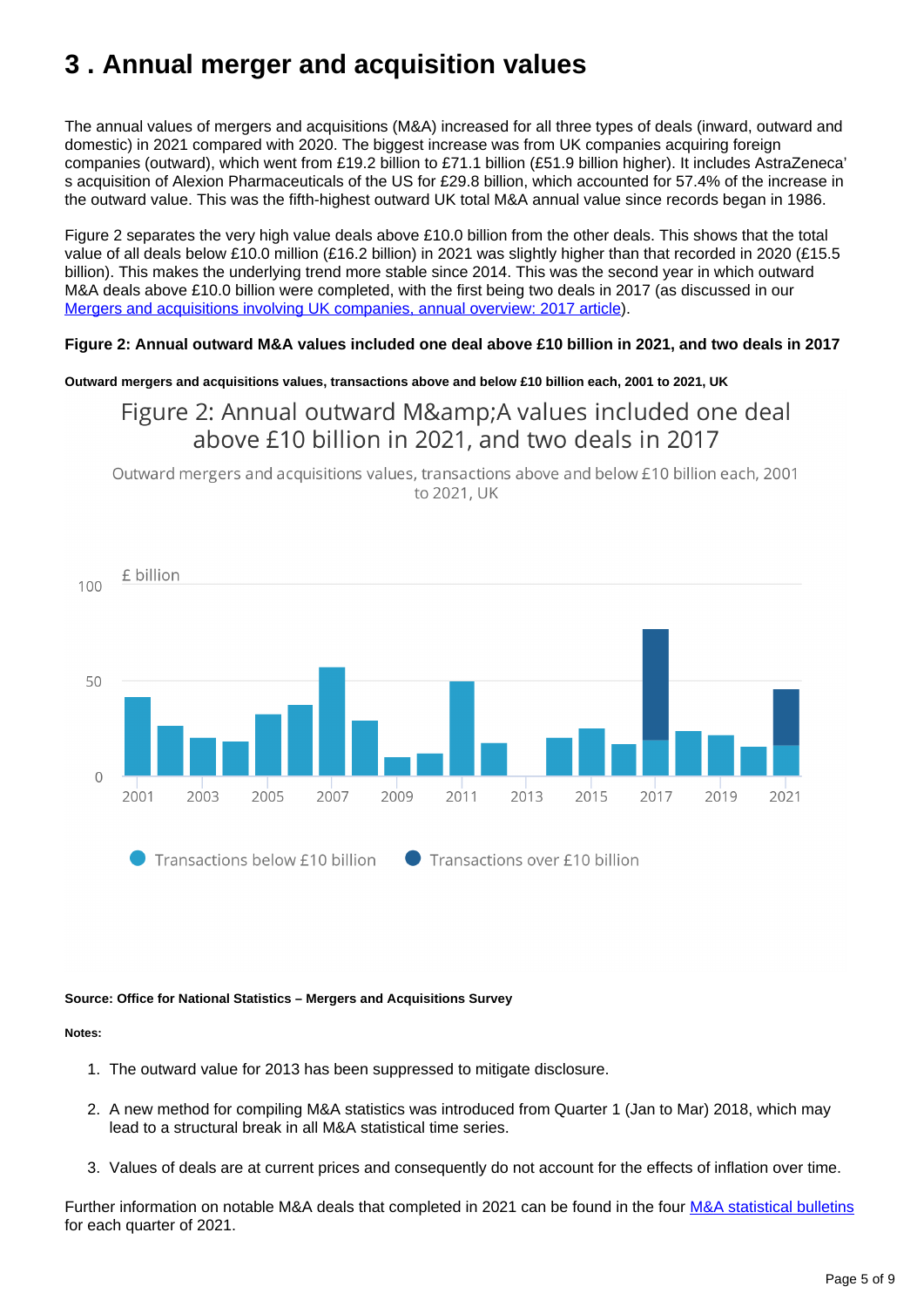### **Distribution of mergers and acquisitions (M&A) deals by value**

Our analysis last year showed that the distribution of mergers and acquisitions by deal values was affected by the [coronavirus \(COVID-19\) pandemic.](https://www.ons.gov.uk/businessindustryandtrade/changestobusiness/mergersandacquisitions/articles/ukmergersandacquisitionsactivityincontext/2020) Figure 3 updates this approach to include the distribution of all M&A deals by descending deal values in 2021.

### **Figure 3: The 25 highest value M&A deals accounted for more than three-quarters of the annual total in 202**

**The distribution of all mergers and acquisitions values involving UK companies by descending order of deal values, 2018 to 2021, UK**

### Figure 3: The 25 highest value M&A deals accounted for more than three-quarters of the annual total in 202

The distribution of all mergers and acquisitions values involving UK companies by descending order of deal values, 2018 to 2021, UK



#### **Source: Office for National Statistics – Mergers and Acquisitions Survey**

#### **Notes:**

1. The distribution is based on all mergers and acquisitions (inward, outward and domestic deals) that completed in each year, and does not include disposals (de-mergers).

The 25 highest value deals that completed in each year between 2018 and 2021 accounted for a high proportion of the total. Those 25 deals in 2021 accounted for more than three-quarters (76.9%) of the annual total M&A value, which was closest to the proportion in 2018 (78.9%). By contrast, the top 25 deals in 2020 accounted for a much lower proportion of that years' total. This likely reflects the impact of the pandemic on M&A activity where the distribution of M&A deals in 2021 that pre-pandemic.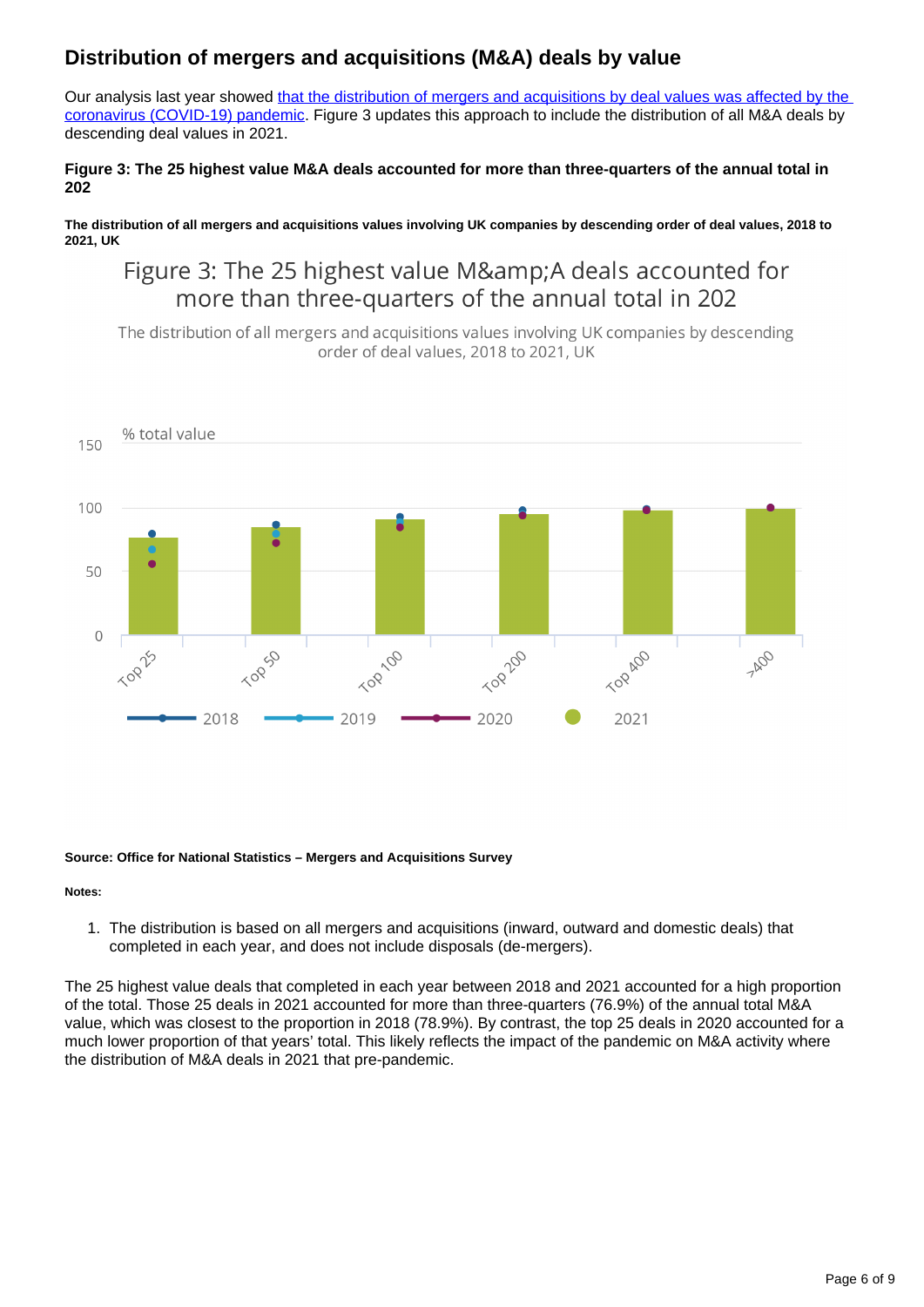### **Disposals**

Our statistics also record disposals (or de-mergers). These are typically much lower in number, but total values can fluctuate considerably from year to year. After a large increase (by £14.9 billion) in the value of outward disposals in 2020 from 2019, these then decreased by a similar amount in 2021 (by £15.5 billion).

On the other hand, the value of inward disposals was much higher over the same period (Figure 4). This mainly reflects a few inward disposals above £2.0 billion each. Walmart's sale of Asda Group PLC was included in that total, which contributed to making 2021 the highest annual value for inward M&A disposals since comparable records began in 1986; suppressed values are not included in this comparison.

#### **Figure 4: The annual value of inward M&A disposals was above £30 billion in 2021**

#### **Cross-border mergers and acquisitions disposals involving UK companies, 2014 to 2021**

### Figure 4: The annual value of inward M&A disposals was above £30 billion in 2021

Cross-border mergers and acquisitions disposals involving UK companies, 2014 to 2021



#### **Source: Office for National Statistics – Mergers and Acquisitions Survey**

#### **Notes:**

1. The total inward disposal values are suppressed for 2014 and 2016.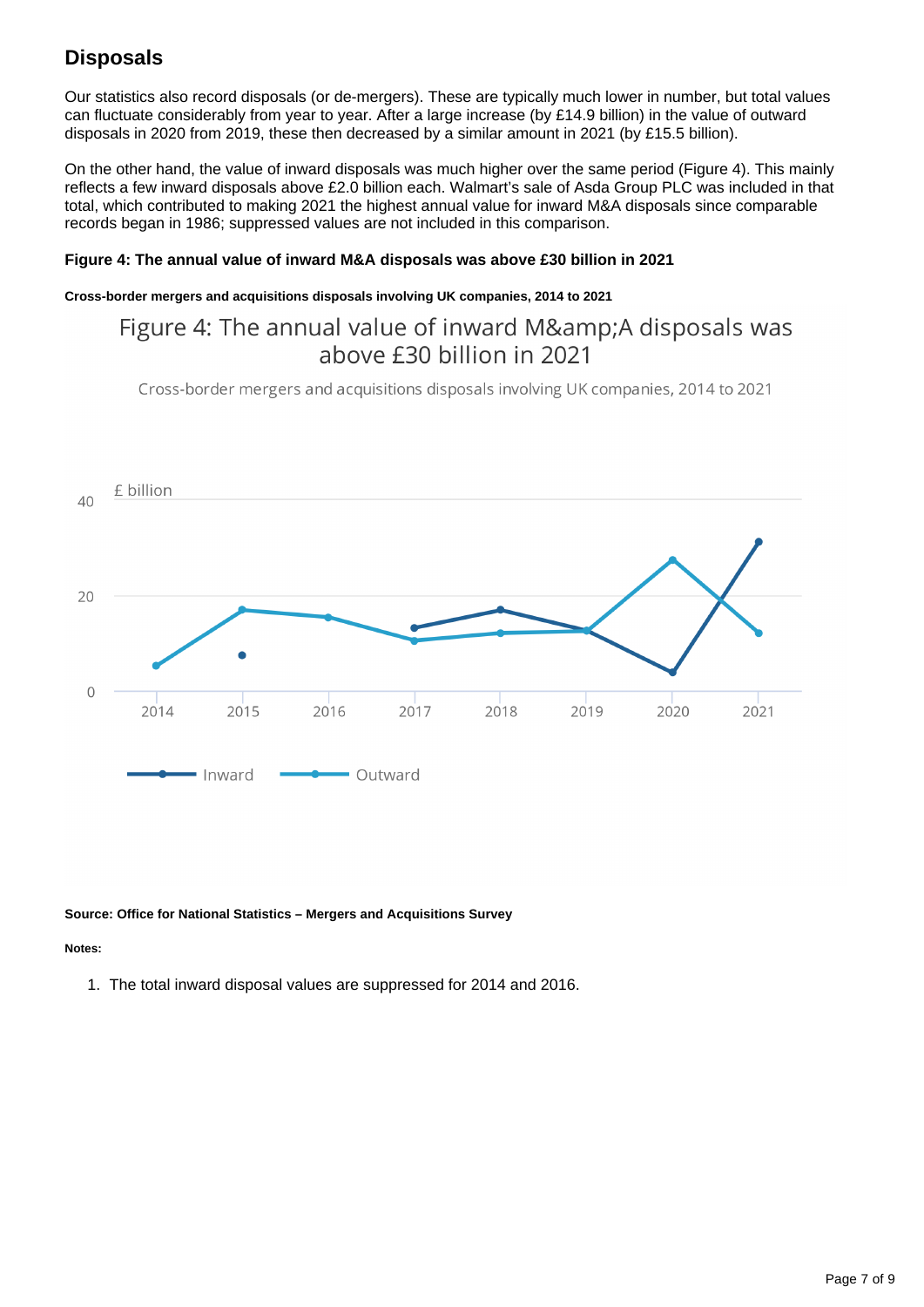## <span id="page-7-0"></span>**4 . Mergers and acquisitions data**

[Mergers and acquisitions involving UK companies](https://www.ons.gov.uk/businessindustryandtrade/changestobusiness/mergersandacquisitions/datasets/mergersandacquisitionsinvolvingukcompanies)

Dataset | Released 8 March 2022

Quarterly estimates of the value and number of mergers, acquisitions and disposals involving UK companies worth £1.0 million or more.

[Mergers and acquisitions involving UK companies time series](https://www.ons.gov.uk/businessindustryandtrade/changestobusiness/mergersandacquisitions/datasets/mergersandacquisitionsuk)

Dataset | Released 8 March 2022

Quarterly data on the value and number of mergers, acquisitions and disposals involving UK companies with values of £1.0 million or more.

## <span id="page-7-1"></span>**5 . Glossary**

### **Domestic mergers and acquisitions (M&A)**

Mergers and acquisitions of UK companies acquiring other UK companies.

### **Inward M&A**

Mergers, acquisitions and disposals of UK companies by foreign companies.

### **Outward M&A**

Mergers, acquisitions and disposals of foreign companies abroad by UK companies.

### **M&A transactions**

M&A occur when one company takes control of another company. The internationally agreed definition of a M&A deal is when one company gains more than 50% of the ordinary shares (or voting rights) of the acquired company.

### **Disposals**

Disinvestment or disposal transactions refers to a decrease in the ordinary share ownership of a subsidiary company.

## <span id="page-7-2"></span>**6 . Data sources and quality**

Mergers and acquisitions (M&A) statistics from Quarter 1 (Jan to Mar) 2018 fully incorporate the Bureau van Dijk (BVD) Zephyr data source and methods. This new data source has improved the coverage of smaller M7A transactions and therefore results in a discontinuity in the number of transactions reported. We advise users to take care when comparing the latest estimates with the number of transactions reported for quarters prior to Quarter 1 2018. See [Mergers and acquisitions Quality and Methodology Information](https://www.ons.gov.uk/businessindustryandtrade/changestobusiness/mergersandacquisitions/methodologies/mergersandacquisitionsmaqmi) for more details.

We produce statistics on the number and value of mergers and acquisitions (M&A) transactions. This information is presented in different ways. For example: